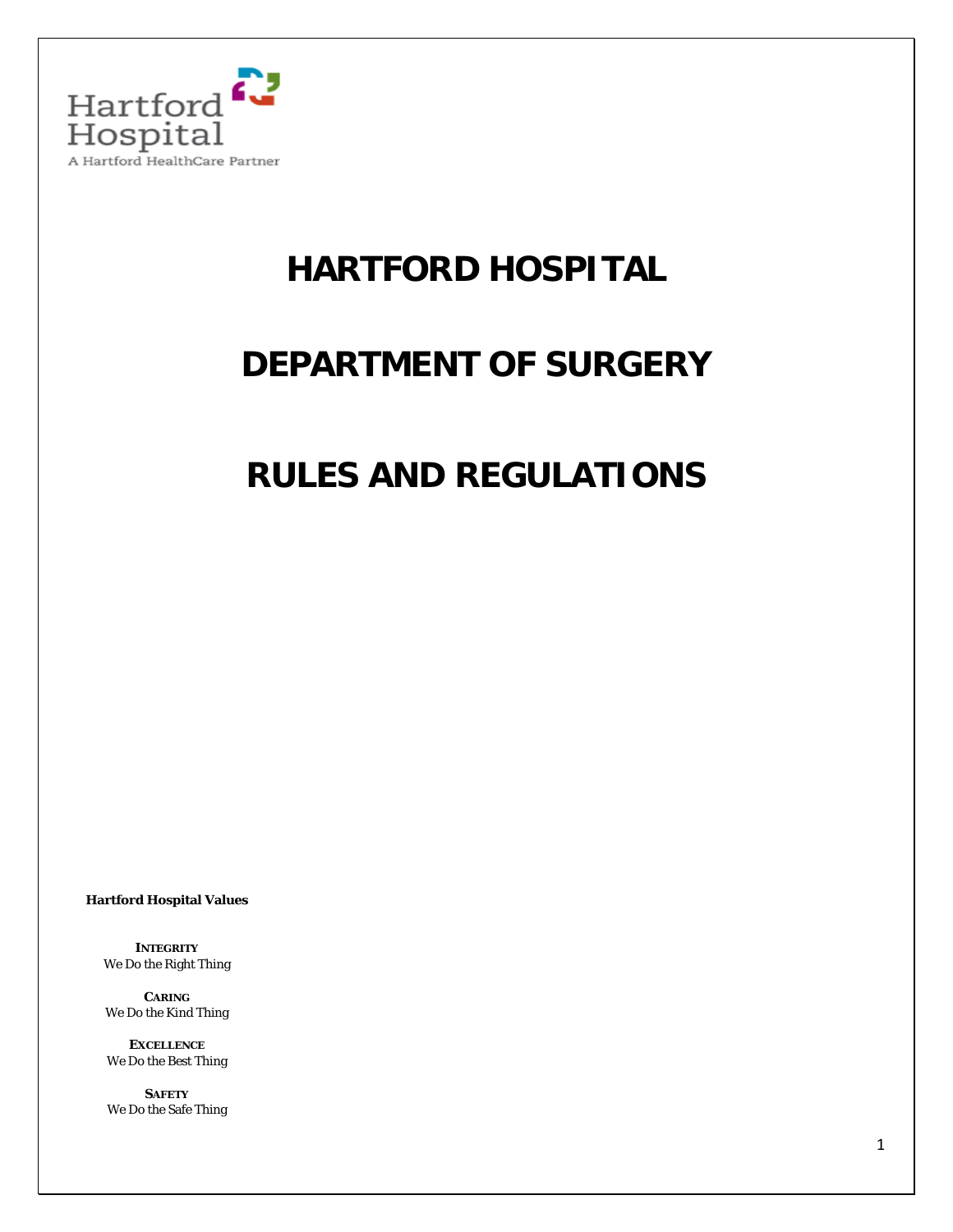## **TABLE OF CONTENTS**

| Name<br>Leadership           |                                          | 3                                                                                                              |
|------------------------------|------------------------------------------|----------------------------------------------------------------------------------------------------------------|
|                              |                                          |                                                                                                                |
|                              |                                          | $\mathfrak{Z}$                                                                                                 |
|                              |                                          | $\mathfrak{Z}$                                                                                                 |
| Committees                   |                                          | $\overline{4}$                                                                                                 |
| А.                           | The Executive Committee                  | $\overline{4}$                                                                                                 |
| <b>B.</b>                    | The Sub-Committee on Quality Improvement | 5                                                                                                              |
| Meetings                     |                                          | 5                                                                                                              |
| <b>Department Activities</b> |                                          | 5                                                                                                              |
|                              |                                          | 5                                                                                                              |
|                              |                                          | 6                                                                                                              |
| Delineation of Privileges    |                                          | 6                                                                                                              |
| Amendments                   |                                          | 6                                                                                                              |
| Vacancies                    |                                          | $\boldsymbol{6}$                                                                                               |
|                              |                                          | 6                                                                                                              |
|                              |                                          | <b>Divisions</b><br>A. Morbidity and Mortality Conferences<br><b>Standards of Practice</b><br>On Call Coverage |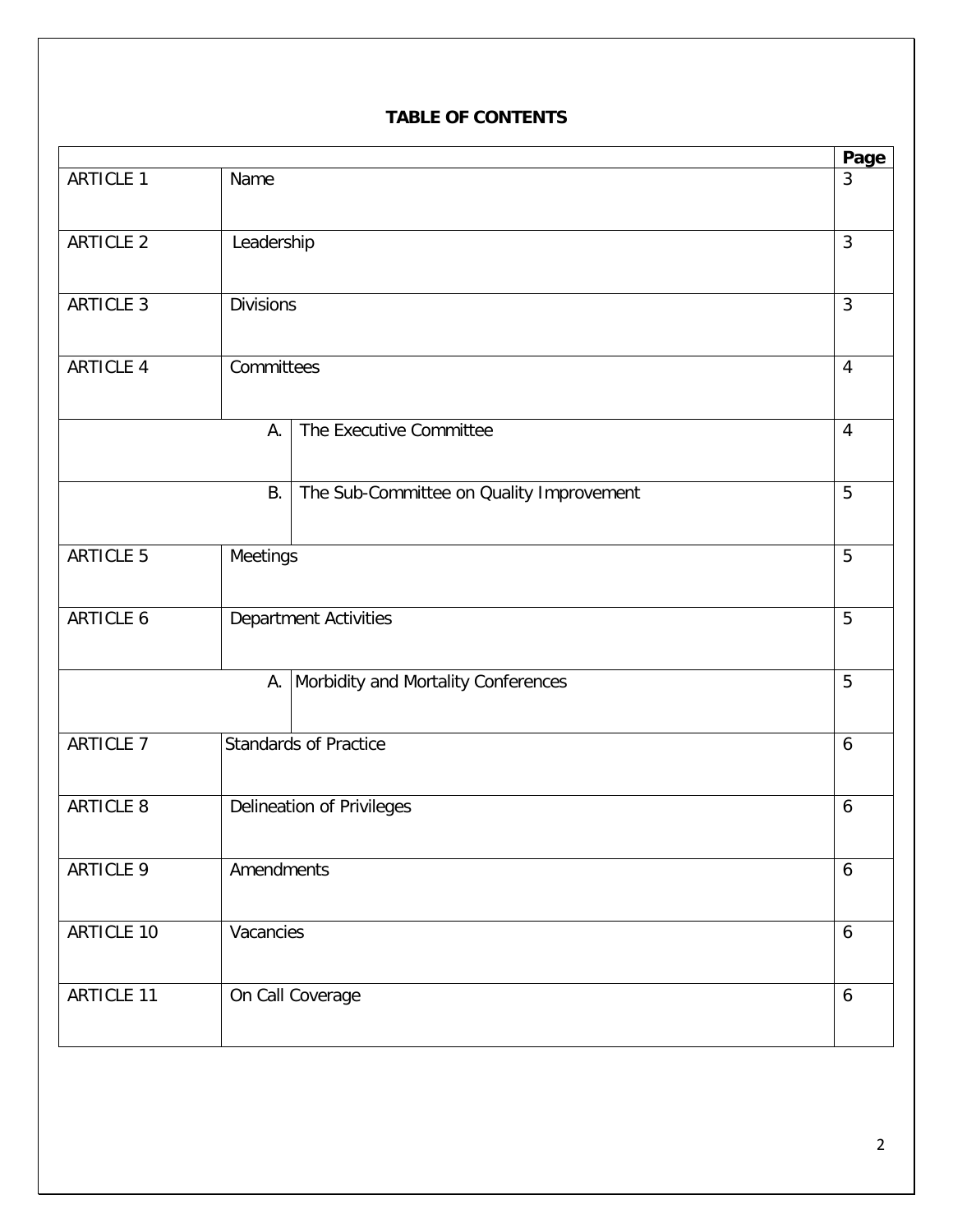### **ARTICLE 1 Name**

The name of this organization shall be the "Department of Surgery of the Medical Staff of Hartford Hospital".

## **ARTICLE 2 Leadership**

- 1. There shall be a Chief, Associate Chief(s) and Assistant Chief(s) in a number commensurate with the level of administrative duties.
- 2. The Chief of the Department will be appointed (or removed) as described in the Hospital Medical Staff Bylaws and will oversee or perform all duties as outlined therein. The Chief will be responsible to the Vice President, Medical Affairs for the functioning of his/her department. The Chief shall define the duties of the Associate Chiefs, and any office or position in the Department.
- 3. The Associate Chiefs of the Department of Surgery shall be appointed by the Department Chief after consultation with Hospital Administration for a term of one (1) year that is renewable. In the absence of the Chief or in the event of Chief's inability or refusal to act, Associate Chiefs shall perform the duties of the Chief, subject to approval of the Medical Executive Committee, and when so acting shall have all the powers of and be subject to all the restrictions upon the Chief. The Associate Chiefs shall perform such other duties as from time to time may be assigned by the Chief consistent with the Medical Staff Bylaws.
- 4. If any elected position of the Department becomes vacant, it shall be filled at the next meeting of the Department.

## **ARTICLE 3 Divisions**

- 1. The Department of Surgery shall be organized into Divisions established by the Chief after consultation with and approval of Hospital Administration which may include<sub>r</sub>, but not be limited to, ColoRectal Surgery, General Surgery, Metabolic & Bariatric Surgery, Pediatric Surgery, Plastic Surgery, Podiatric Surgery, Surgical Critical Care, Surgical Oncology, Thoracic Surgery, Transplant Surgery, Trauma and Vascular Surgery.
- 2. Each Division will have delineation of privileges for procedures and other activities developed by the Department consistent with the Hospital Credentials policy.
- 3. Membership in a Division will be granted and maintained by application to and an appointment by the Chief of the Department with input from the Division Director consistent with Hospital's Credentials policy.
- 4. Each Division will have a Division Director. Each individual will report to the Chief. The Division Director will be appointed by the Chief after consultation with and approval of Hospital Administration with input from the Executive Committee for each Section.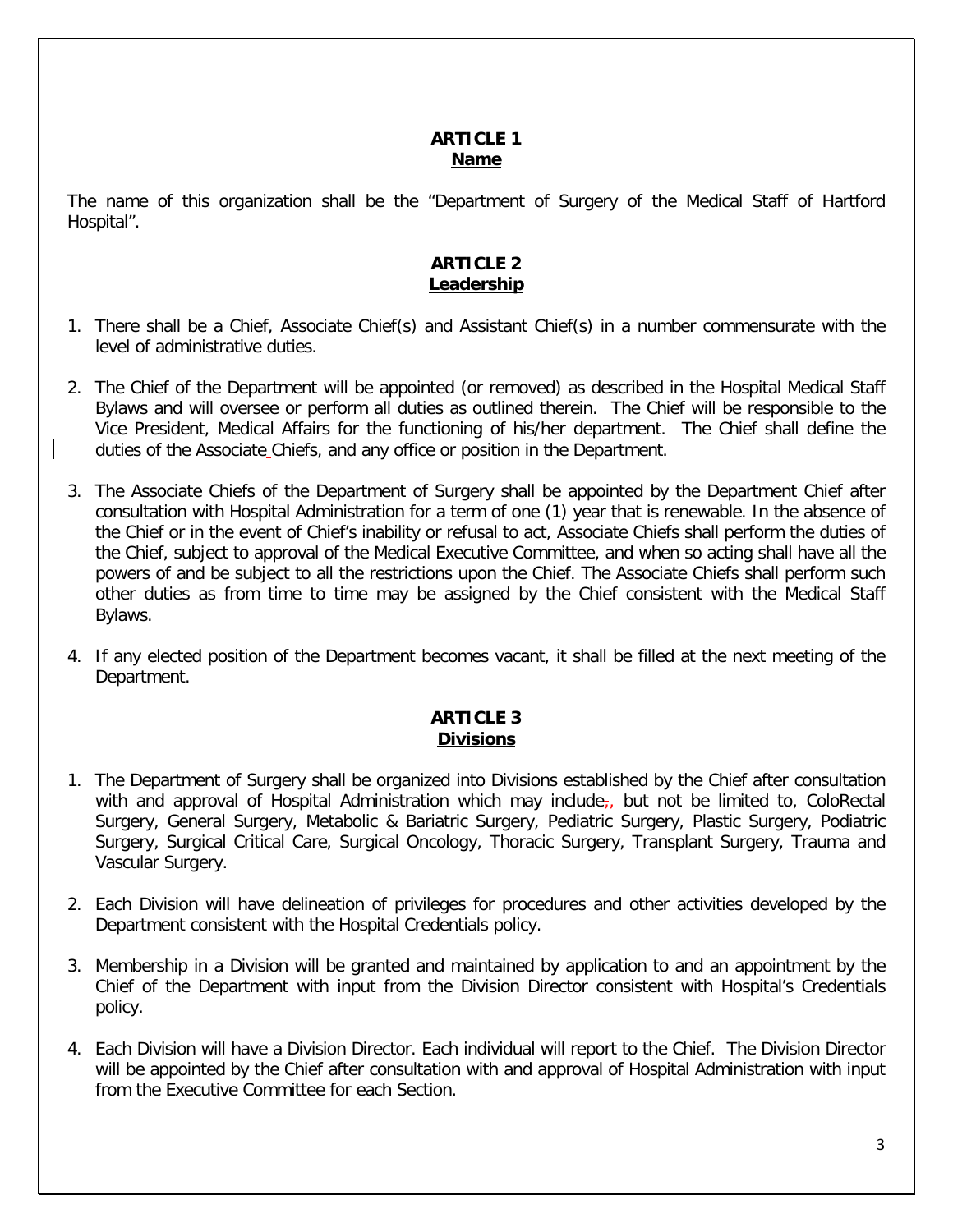- 5. Duties of the Division Director will include, but not be limited to, oversight of Division operations, quality assurance, and quality improvement, creation of administrative reports, participation in educational processes for department members and ancillary staff, supervision and direction of resident staff education, and collaboration with their UCONN counterpart with regards to education, research and clinical programs.
- 6. Terms of appointment of the Division Director will be three (3) years and will be renewable. Reappointment to Division Director will be by the Chief of the Department with input from Hospital Administration and the Executive Committee.

## **ARTICLE 4 Committees**

1. There shall be an Executive Committee, Quality Improvement Sub Committee and such other committees and subcommittees in accordance with the Medical Staff Bylaws and as established by the Department Chief, from time to time. Members of such committees shall make reports to the Chief and the department members

## A. The Executive Committee

- 1) The Chief and Associate Chiefs (s) shall be members of the Executive Committee. The Chief of the Department shall act as Chairman of the Executive Committee. The Chief may appoint a Designee to serve as Chairman of the Executive Committee.
- 2) Eight additional members of the Executive Committee shall be chosen for a three year term as follows:

The Department membership shall elect 5 (five) members as follows (no more than one person from each service):

Three from: Pediatric Surgery, Plastic Surgery, Podiatric Surgery, Surgical Critical Care, Thoracic Surgery, Transplant Surgery and Vascular Surgery

Two from: General Surgery (including Colorectal Surgery, Metabolic & Bariatric Surgery, Surgical Oncology and Trauma)

- 3) The Chief shall name (3) three members to the Executive Committee from the Active Staff of the Department. The Chief's choices will attempt, among other considerations, to achieve a balanced representation among the Divisions. These names shall be presented at the March Department meeting.
- 4) These (8) eight members shall be limited to (2) two consecutive (3) three year terms on the Executive Committee.
- 5) The Executive Committee shall be empowered to review all business of the Department including oversight of quality of care and shall report to the Department for information and ratification.
- 6) The Executive Committee shall meet monthly unless otherwise determined by the Chief.
- 7) The Executive Committee shall be duly constituted and begin its term at the March meeting.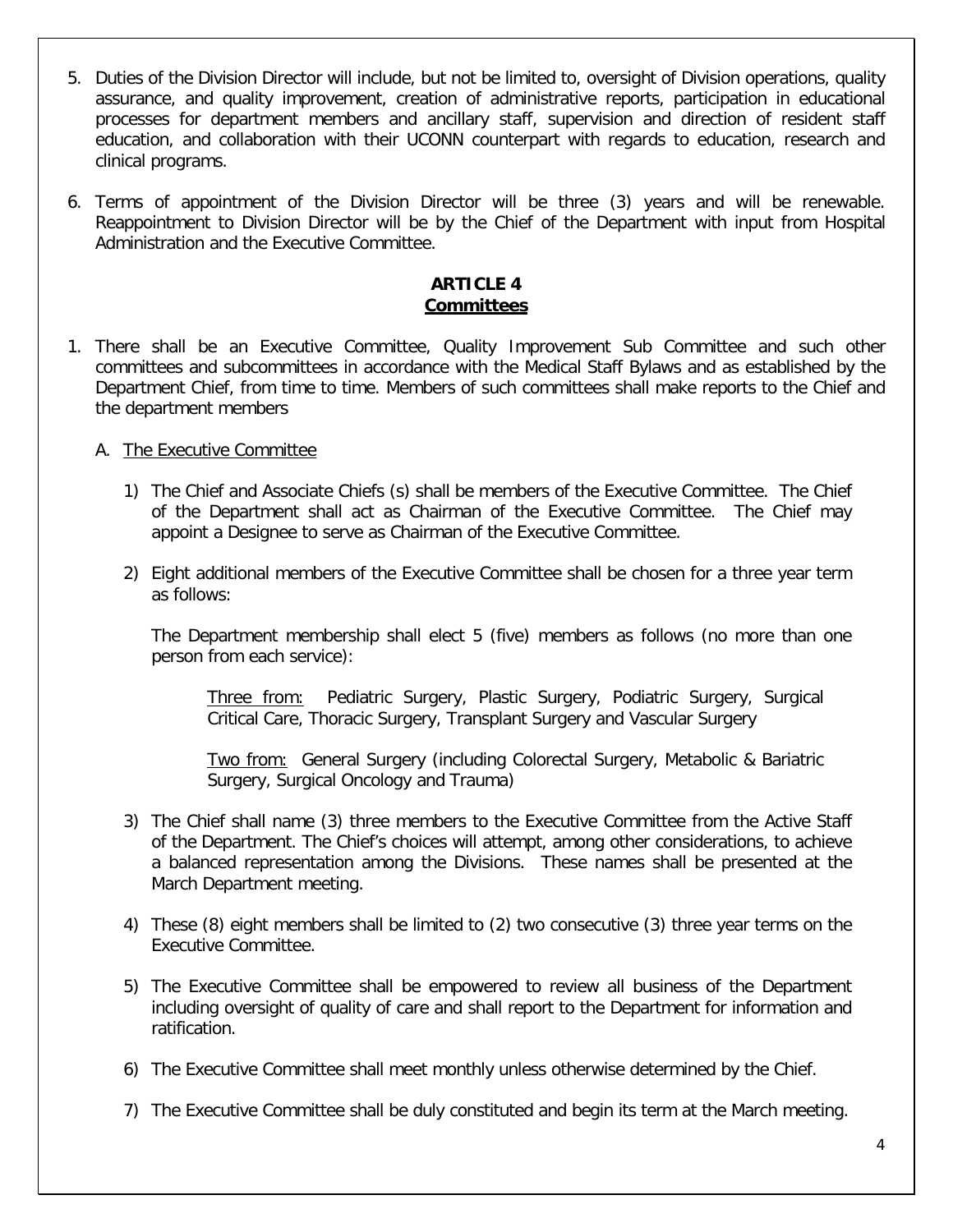- B. The Sub-Committee on Quality Improvement
	- 1) The Chief and the Director of Quality will be permanent members of the Sub-Committee on Quality Improvement (SCQI).
	- 2) The Chief may appoint (2) two or more additional members to achieve the diversity necessary to provide unbiased reviews of the issues presented.
	- 3) The SCQI reports directly to the Executive Committee.
	- 4) This subcommittee will meet as often as necessary, but at least once per calendar year

## **ARTICLE 5 Meetings**

- 1. The date, place and time of each regular meeting, at least quarterly each year, will be specified by the Chief and members will be notified at least two weeks prior to the scheduled meeting.
- 2. There will be an Annual Meeting each year, at a time and place designated by the Chief. Notice will be sent or posted in a designated location at least two weeks in advance.
- 3. Special Meetings may be called by the Department Chief or his designate at a date, time and place announced as set forth in the Medical Staff Bylaws. Special meetings may also be called at the written request of 10%of the voting members of the Department but not fewer than two members.
- 4. A quorum for the conduct of business shall be those voting members present (but not fewer than two.) Recommendations and actions of the Department and Divisions shall be by consensus. In the event it is necessary to vote on an issue, that issue shall be determined by a majority of the voting members present.
- 5. Minutes shall be taken at department and committee meetings, and at other meetings, as applicable, per the Hospital's Medical Staff bylaws. A record shall be made of those in attendance, recommendations made and votes per matter and a summary of the actions that transpired. A summary of recommendations and actions will be reported to the Medical Executive Committee.

## **ARTICLE 6 Department Activities**

#### A. Morbidity/Mortality Conferences

- 1. Divisional Morbidity and Mortality Conferences shall be held at reasonable intervals at which time selected deaths and complications shall be peer reviewed.
- 2. Divisional Morbidity and Mortality Conferences shall be chaired by a practitioner with the same scope of practice and privileges that correspond to the care, treatment and services needed by the patient.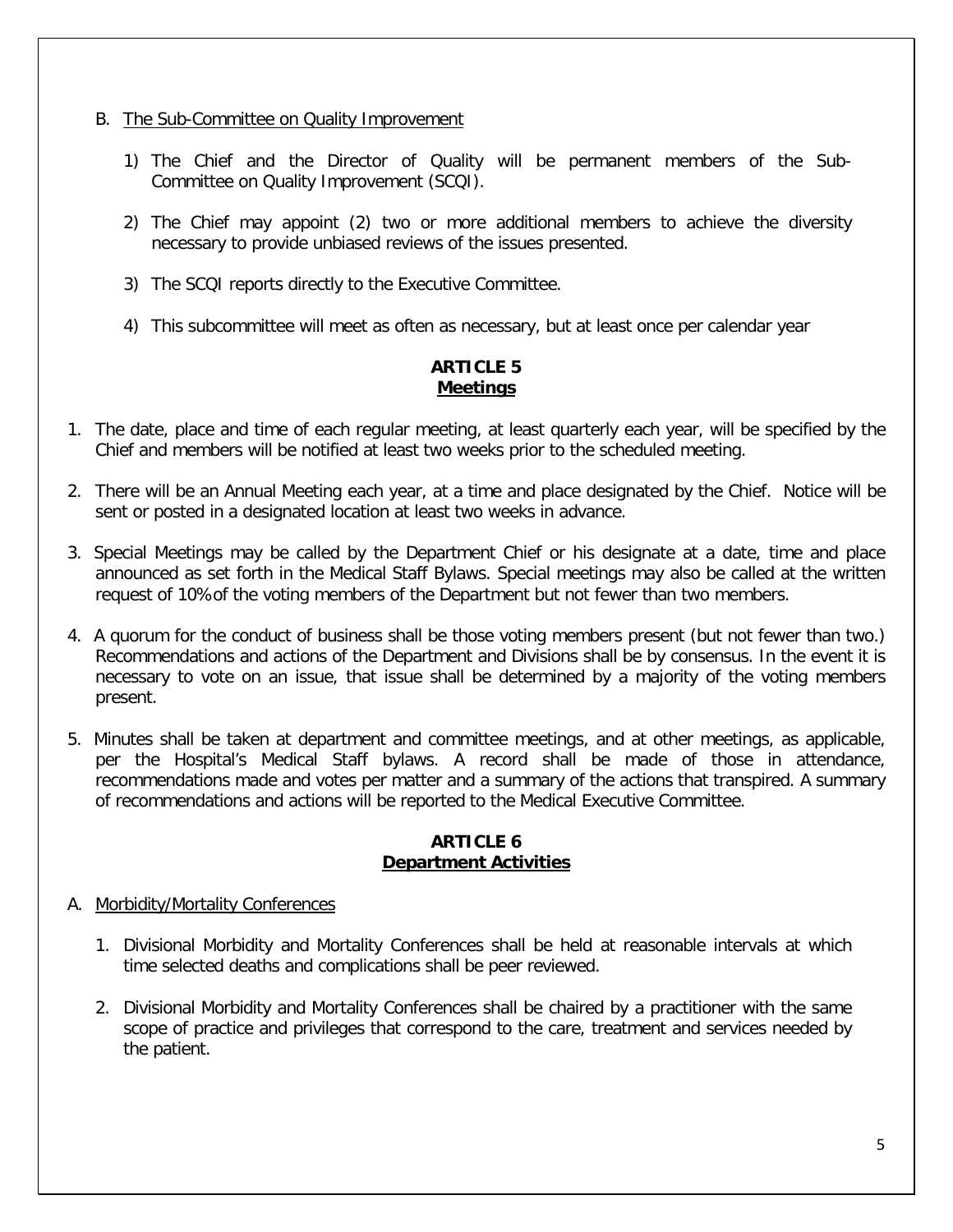#### **ARTICLE 7 Standards of Practice**

- 1. The oversight of the quality of patient care, treatment and services provided by the practitioners privileged within the Department of Surgery remains with the Chief of the Department with input from the Division Directors, Credentials Administrator and peer review.
- 2. Practitioners privileged within the Department of Surgery shall practice only within the scope of their privileges.
- 3. The patient's general medical condition is managed and coordinated by a physician with appropriate privileges unless otherwise delegated.
- 4. The practitioner must have privileges that correspond to the care, treatment and services needed by the patient.
- 5. A written Peer Review/Quality Management program is in place for the review of adverse events and deaths.

#### **ARTICLE 8 Delineation of Privileges**

- 1. Threshold eligibility criteria for medical staff's clinical privileges, appointment, re-appointment and relinquishment will follow Hartford Hospital's Credentials Policy.
- 2. Special Procedure Delineations shall meet eligibility criteria of Hartford Hospital's Credentials Policy. Privileges for new procedures and procedures that cross specialty lines will be developed and granted as per the process outlined in the Credentials policy.

#### **ARTICLE 9 Amendments**

The Chief of the Department, subject to approval by the Executive Committee of the Department of Surgery and the Medical Executive Committee, shall establish or revise rules and regulations for the operation of the department. The Executive Committee shall meet monthly, but may, at any time, add or change the Rules and Regulations without prior notice. However, notification of these changes will be provided to Members of the department within a reasonable time frame.

#### **ARTICLE 10 Vacancies**

Should any elected office of the Department become vacant; it shall be filled at the next meeting of the Department by the same procedure as that at the annual meeting.

## **ARTICLE 11 On Call Coverage**

The Chief or his/her designee will be responsible for establishing the on call schedules for the Department members consistent with requirements established by Hospital Administration.